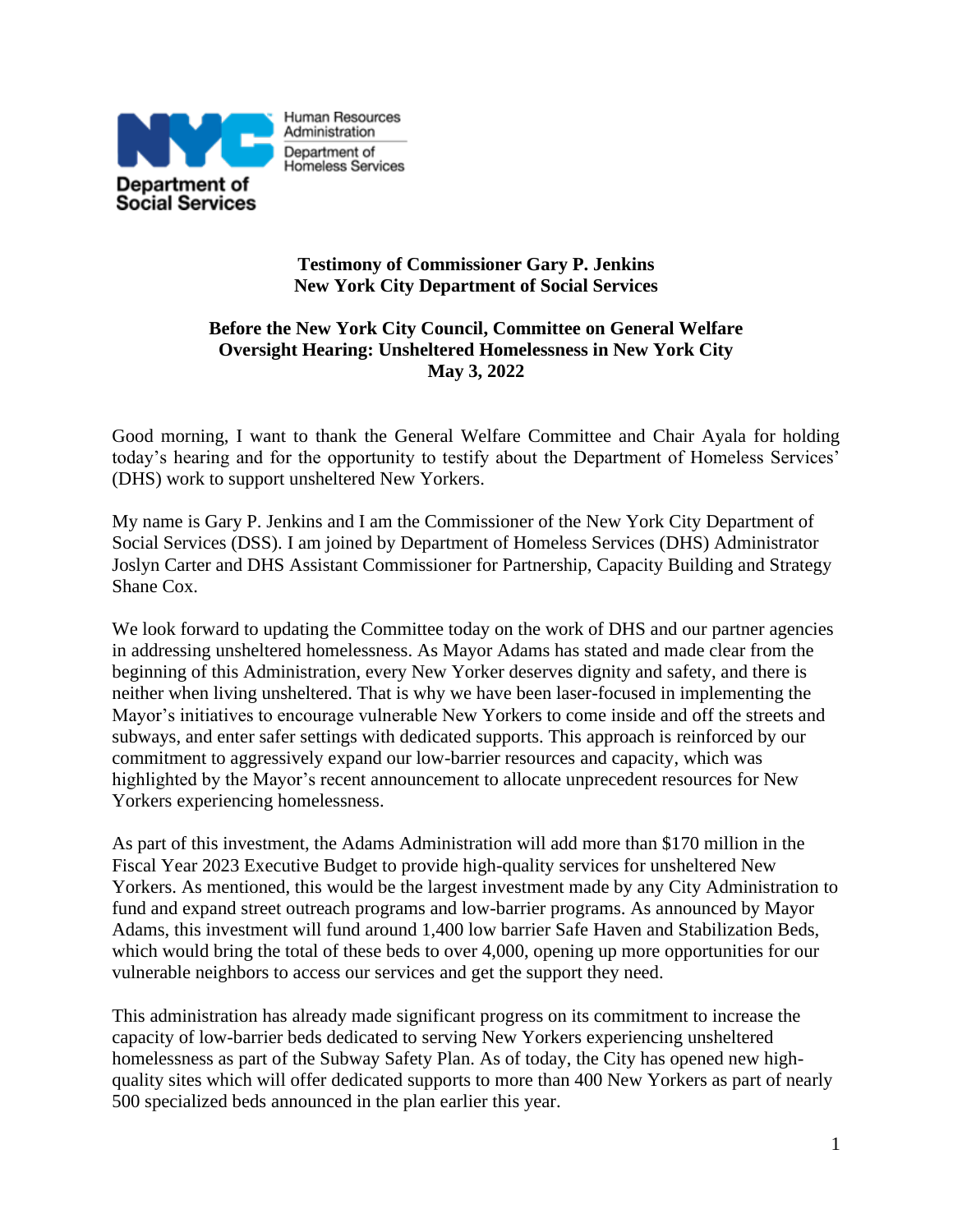More than 100 beds are expected to come online in the coming months, exceeding the goal originally announced in the plan. The City will fund another nearly 900 more beds, bringing the total number of new capacity funded by this investment to more than 1,400 beds. The Mayor's recent announcement includes \$19 million to create three additional Drop-In Centers (DICs), in addition to funding for specialized staff such as nurses, psychiatrists and social workers to support the wellbeing of our clients. Lastly, \$12 million of this investment will be allocated to DSS's expanded outreach programs, which will increase the number of staff conducting subway outreach and placements, thus intensifying our reach, and add transportation services and other resources to help streamline the process of connecting clients to placement opportunities.

As we begin our discussion today on unsheltered homelessness in New York City, we should acknowledge that the vast majority of people experiencing homelessness in our city are sheltered indoors across our shelter system because we have a right to shelter. That stands in stark contrast with other jurisdictions around the nation, particularly on the West Coast, where the proportion of unsheltered individuals experiencing homelessness on the street is greater than in New York City.

Our work to reach and support unsheltered New Yorkers happens each and every day, weekends and holidays and at all hours of the day and night. Our approach to reaching and helping unsheltered New Yorkers is centered around building trust over multiple interactions – work that is carried out with care and compassion by our staff and providers surveying our neighborhoods for unsheltered individuals in need. This work is deeply personal to me: as I discussed with this committee in the past, I experienced homelessness and spent time in a shelter as a child, and so I understand first-hand that our work changes lives and that we have a responsibility to provide our clients with resources that they need to not just survive, but to thrive in our city. We are the safety net of last resort for many New Yorkers, and I take our responsibility to shelter our most vulnerable neighbors with the upmost seriousness.

Before we summarize our work to support unsheltered New Yorkers and our strategies to help those in need, I want to provide important background on DHS and homelessness.

#### Overview of DHS and homelessness in NYC

DHS is committed to preventing and addressing homelessness across the five boroughs. Our staff and providers employ many innovative strategies to help individuals who are in temporary shelter or are unsheltered to come in off the streets and to successfully transition to permanency. The mission of DHS is to prevent homelessness when possible, address street homelessness, provide safe temporary shelter and connect New Yorkers experiencing homelessness to suitable housing. We carry out this mission with care and compassion for each client and their circumstances.

We also remain committed to meeting our legal and moral mandates to provide temporary emergency shelter at request to all eligible New Yorkers who need it. Our staff and providers also help these individuals access a variety of social services, employment opportunities, work supports and other public benefits. We also help clients increase their financial literacy and search for permanent housing, to ensure a seamless transition back to independent living and stability.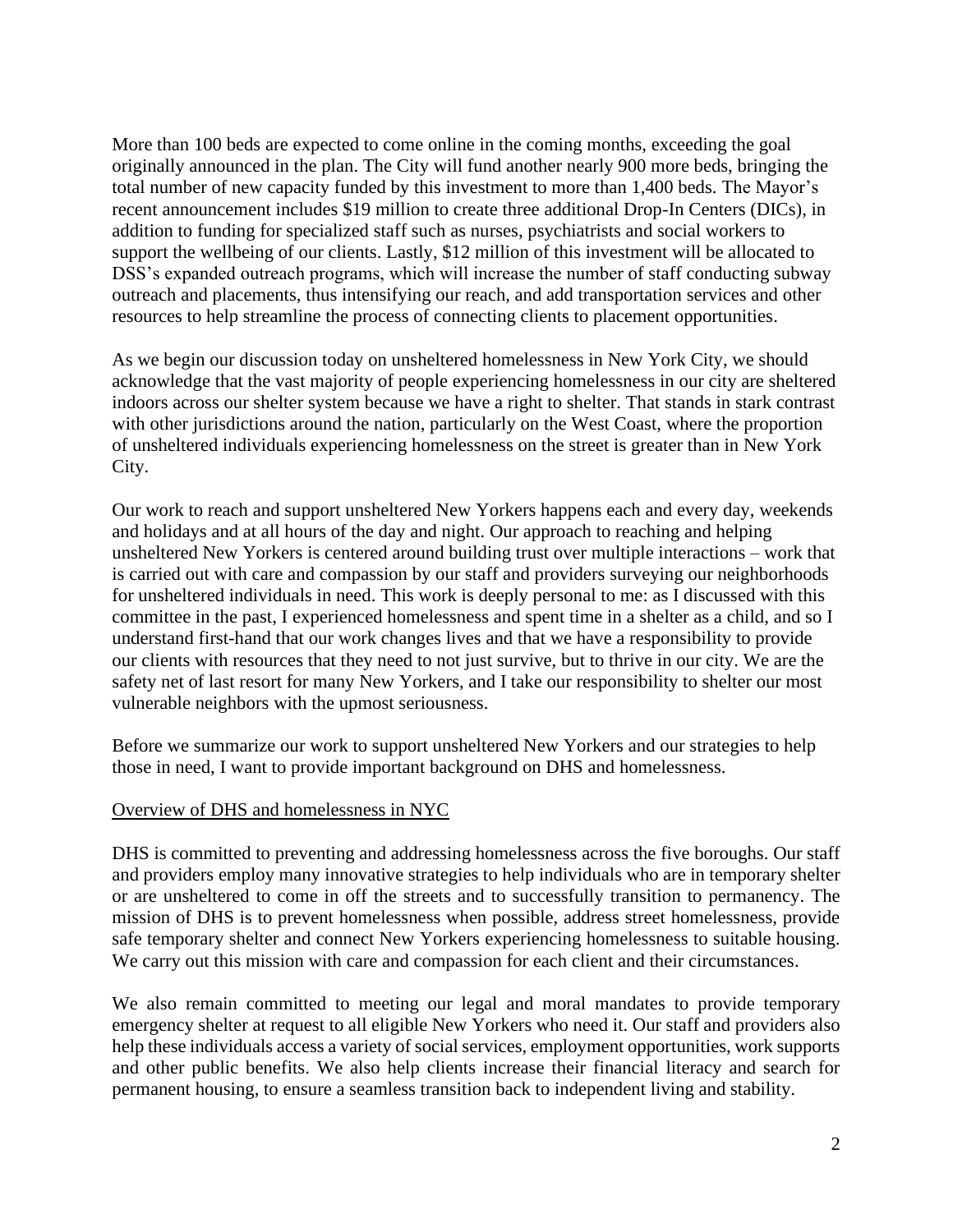As we continue our discussion today, it is important to contextualize the environment in which we do this work. In recent years, New York City has seen significant decreases in affordable housing. In the decade between 2005 and 2015, household rents in the city increased by 18.4%, while at the same time incomes failed to keep pace, increasing only by 4.8%. Looking at affordable housing supply, between 1994 and 2012, the city suffered a net loss of about 150,000 rent-stabilized units. As a result, by 2015, the city had insufficient housing for millions of low-income New Yorkers.

These trends, along with factors such as an economy that leaves too many living paycheck-topaycheck, domestic violence, overcrowding, housing evictions, untreated mental health challenges and inadequate discharge planning from mental health institutions and state correctional facilities have resulted in homelessness and displacement across the five boroughs over the past decades. While these challenges persist, we are steadily working to address the multifaceted drivers of homelessness.

#### Overview of Street Outreach Strategies

Now, I would like to walk the Committee through the multi-pronged strategies that we've had in place to support New Yorkers experiencing unsheltered homelessness, starting with our street outreach strategies. These outreach strategies are proactive, and we are proud of the work our staff perform to actively identify and connect with vulnerable New Yorkers.

Our outreach teams canvass the five boroughs 24 hours a day, 7 days a week and 365 days a year as part of our efforts to identify and support individuals experiencing unsheltered homelessness. Our strategies place trust at the center of our work; building trust can take several years and often requires multiple interactions as we encourage unsheltered New Yorkers to our accept services so they can in due course transition off the streets.

Ending unsheltered homelessness is a citywide effort and we need everyone to pitch in to support the City's proactive outreach efforts. To New Yorkers that are listening, if you are traveling our streets, subways, and parks I implore you to not walk by a fellow New Yorker who is unsheltered— contact 311 immediately and be part of the solution. If the person appears to pose an immediate risk to themselves or others, New Yorkers should call 911 for assistance. This is a critical step in helping the City identify individuals experiencing unsheltered homelessness, and we ask that you inform your constituents about ways they can help given our collective responsibility to assist our neighbors in need.

Once someone contacts 311 to report an unsheltered New Yorker in need of assistance, a 311 Service Request is created. That Service Request is then routed to a social service provider or a partner agency, which results in an outreach team being dispatched to the reported location. The outreach teams then attempt to locate that individual, and if found, directly engage the person, assess for safety and encourage them to accept services and transition off the streets or subway.

To implement and organize our outreach work, the City launched the Homeless Outreach and Mobile Engagement Street Action Teams, or better known as HOME-STAT. Through this system, we have built the City's first by-name list of individuals who are known and currently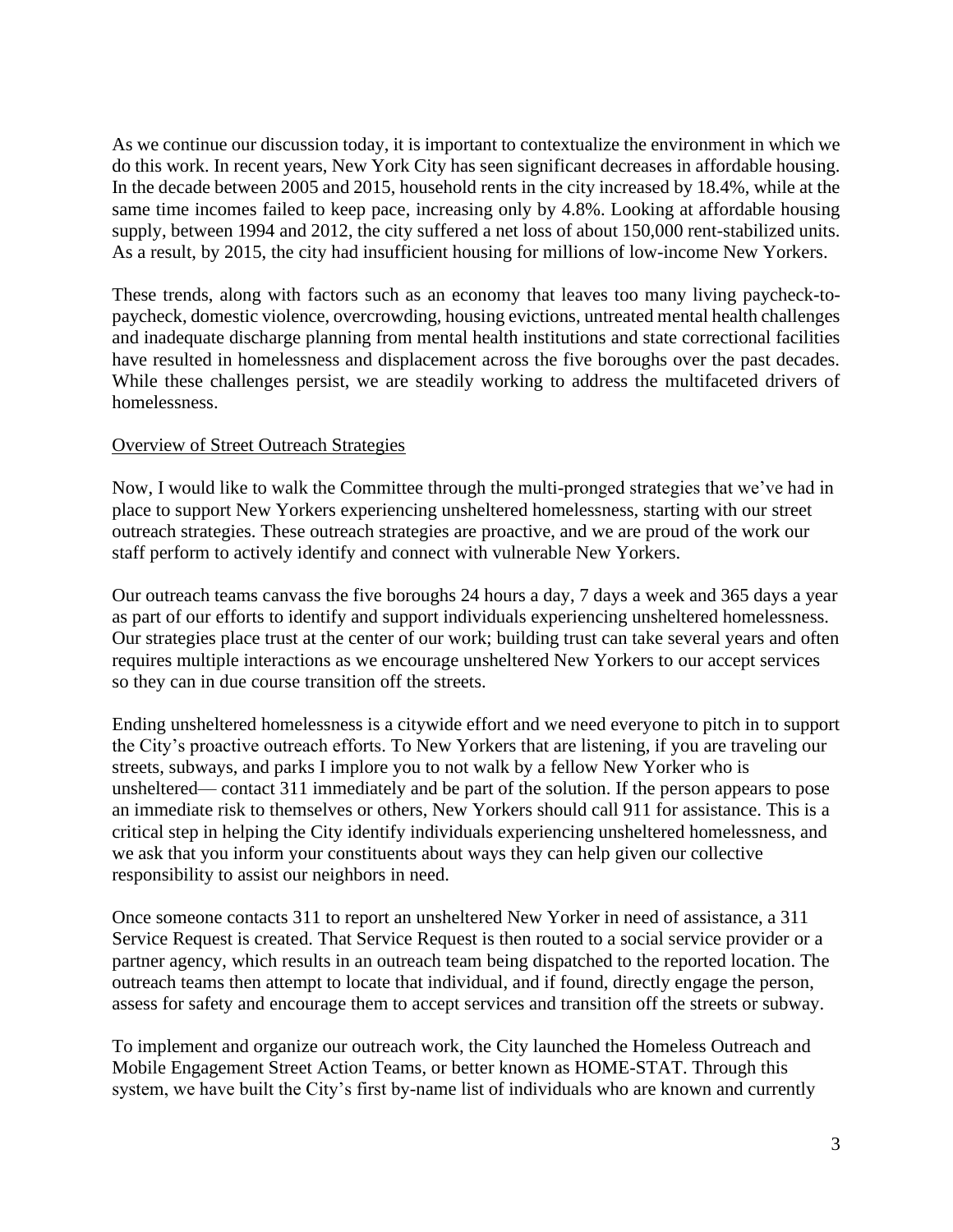engaged by HOME-STAT outreach teams, and are confirmed to be experiencing unsheltered homelessness.

New Yorkers experiencing unsheltered homelessness face many barriers to transitioning indoors. Many of our unsheltered neighbors have fallen through various safety nets, experienced trauma or are dealing with mental health or substance use challenges. All of these factors make these New Yorkers our most vulnerable population. As mentioned, it can take multiple interactions and persistent and compassionate engagement to successfully encourage someone experiencing unsheltered homelessness to accept City services. Given these circumstances, it is important to understand that there is no one-size-fits-all approach to ending homelessness. However, HOME-STAT and our approach allows our outreach teams to engage New Yorkers experiencing unsheltered homelessness, person by person, directly and repeatedly, working to gain their trust and ultimately encourage them to accept services.

Shifting to the services available to New Yorkers experiencing unsheltered homelessness, I want to highlight the specialized facilities DHS oversees to support these individuals. Along with our providers, DHS operates Drop-In Centers, stabilization beds and Safe Havens, which provide low-barrier programs that specifically target individuals who may be resistant to accept other services, including traditional shelter.

For the Committee's background, I want to provide a more detailed overview of these resources. Drop-In Centers offer baseline services with the goal of meeting immediate needs for unsheltered New Yorkers, such as meals and showers. Drop-In Centers have case management services on-site, which provide the immediate option for individuals who want to transition off the streets. In the case of Safe Havens, we provide a transitional housing model with specialized overnight beds, more intimate and hands-on case management, along with lower-barrier program requirements. To build on the success of the Safe Haven model, we have expanded the number of these specialized beds across the city, with more coming online to support New Yorkers in need, as highlighted by the Mayor's historical investment in low-barrier beds. Lastly, like Safe Havens, stabilization beds are small-scale and low-barrier programs aimed at helping individuals experiencing unsheltered homelessness who may be resistant to accepting services. Moreover, our stabilization beds are aimed for clients who are more able to live independently and include several services to ensure they are supported.

These facilities are equipped with on-site services and staff who work closely with clients to build trust, stabilize their living circumstances, and encourage transitioning from unsheltered homelessness and into permanent housing. The services provided here are frequently the first step in helping New Yorkers experiencing unsheltered homelessness on a path to stability, and we are proud of this work and the results we achieve each day.

Another key resource available to help New Yorkers experiencing homelessness is supportive housing – a model of affordable housing with supportive social services in place for individuals who are homeless or at risk of homelessness. These services are overseen by the Human Resources Administration's Office of Supportive and Affordable Housing and Services (OSAHS), whose focus is on developing permanent housing solutions for formerly homeless individuals. Our supportive housing teams work closely with our partners to develop new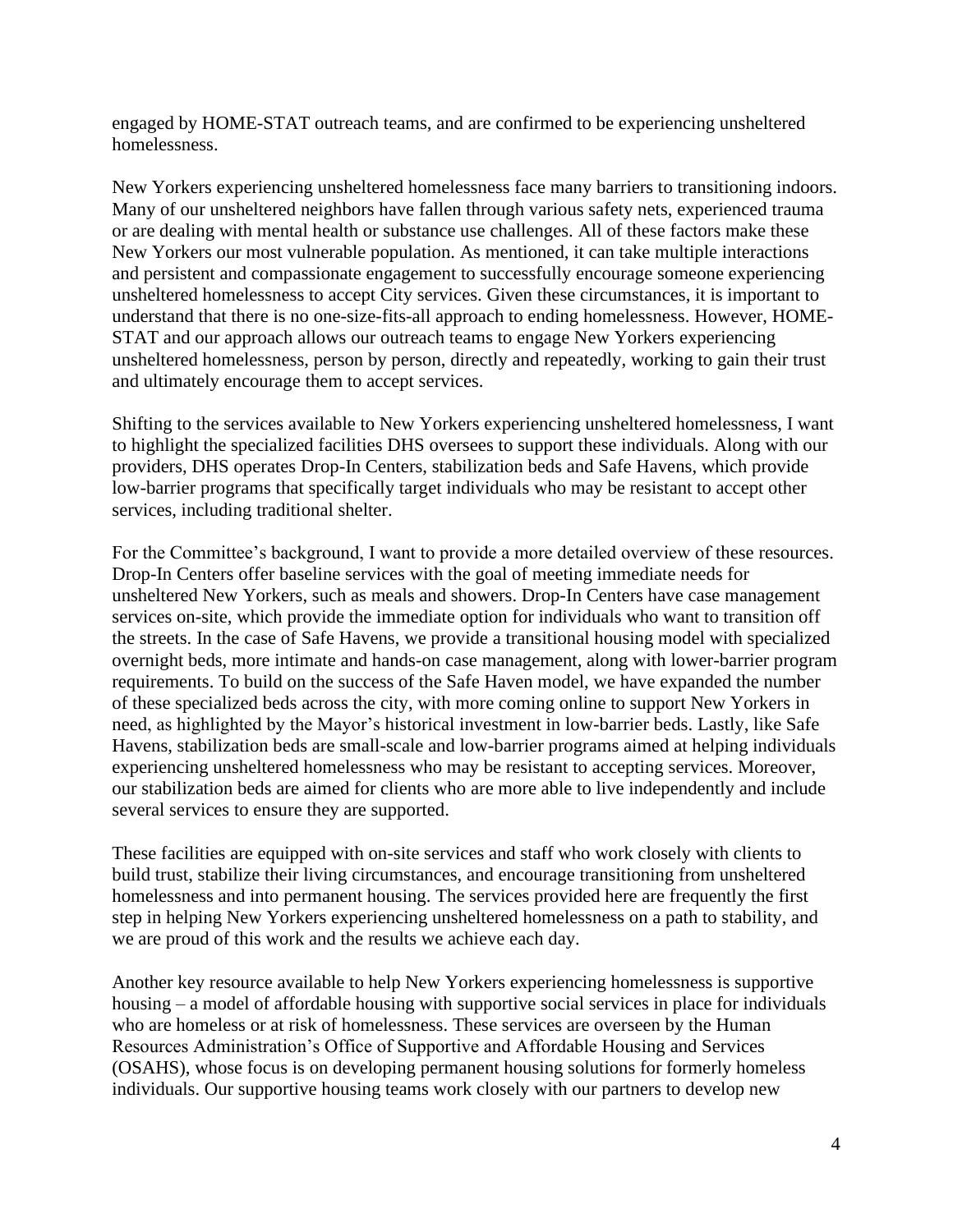housing programs and refer applicants to housing so they can stabilize their lives and improve their circumstances.

# Subway Outreach

Now, I would like to shift to update the Committee on our recent initiatives taken on by this Administration, starting with our subway outreach efforts, through which DHS and our provider organizations work to reach and support New Yorkers experiencing unsheltered homelessness in the subways. As Mayor Adams has stated, it is inhumane to allow our fellow New Yorkers to sleep and live on the subway, and we must not turn a blind eye towards their plight. As part of this initiative, our outreach teams who are out canvassing every day, day and night, have enhanced access to clinicians, providing outreach staff with new tools and resources, to further strengthen our outreach efforts in the subway system.

The subway outreach initiative is centered around interagency and City and State collaboration, with the aim to assist New Yorkers experiencing unsheltered homelessness in the subway. The initiative includes the following features:

- Deploying Joint Response Teams made up of DHS, Department of Health and Mental Hygiene, New York Police Department and community-based providers in high-need locations across the city. They work in partnership with the State's Safe Options Support Outreach Teams, also known as SOS Teams, which consist of outreach workers and clinicians.
- Incorporating medical services to individuals experiencing unsheltered homelessness.
- Streamlining the placement process into supportive housing and minimizing the amount of paperwork required to show eligibility; and
- Creating new Drop-In Centers to provide a direct route for New Yorkers to come indoors, and exploring opportunities to place Drop-In Centers closer to key subway stations to more seamlessly transition individuals indoors.

Since the inception of this initiative, our teams have canvassed subway platforms, subway cars, transit hubs and end-of-line subway stations, to offer services and supports to New Yorkers experiencing unsheltered homelessness. When a person in the subway is engaged by an outreach team, they are evaluated to address their individualized needs. Recognizing that there is no onesize-fits-all solution to address the circumstances that may have resulted in the person's homelessness, our outreach staff and clinicians offer a range of services and supports.

As we have stated previously, these efforts are all about repeated engagements to build trust with New Yorkers in need, with the goal being to connect them to long term permanent housing, mental health and substance use treatment, and community-based services. For the Committee's awareness, every day, outreach teams conduct on average 700 engagements with individuals in need on the subway platforms, at prioritized end-of-line stations, and in subway cars. This does not include the ongoing work of responding to 311 calls and other outreach during daytime hours which have reached thousands of New Yorkers. From these interactions, we can report that more than 700 individuals accepted services into shelter. Our work continues, and we look forward to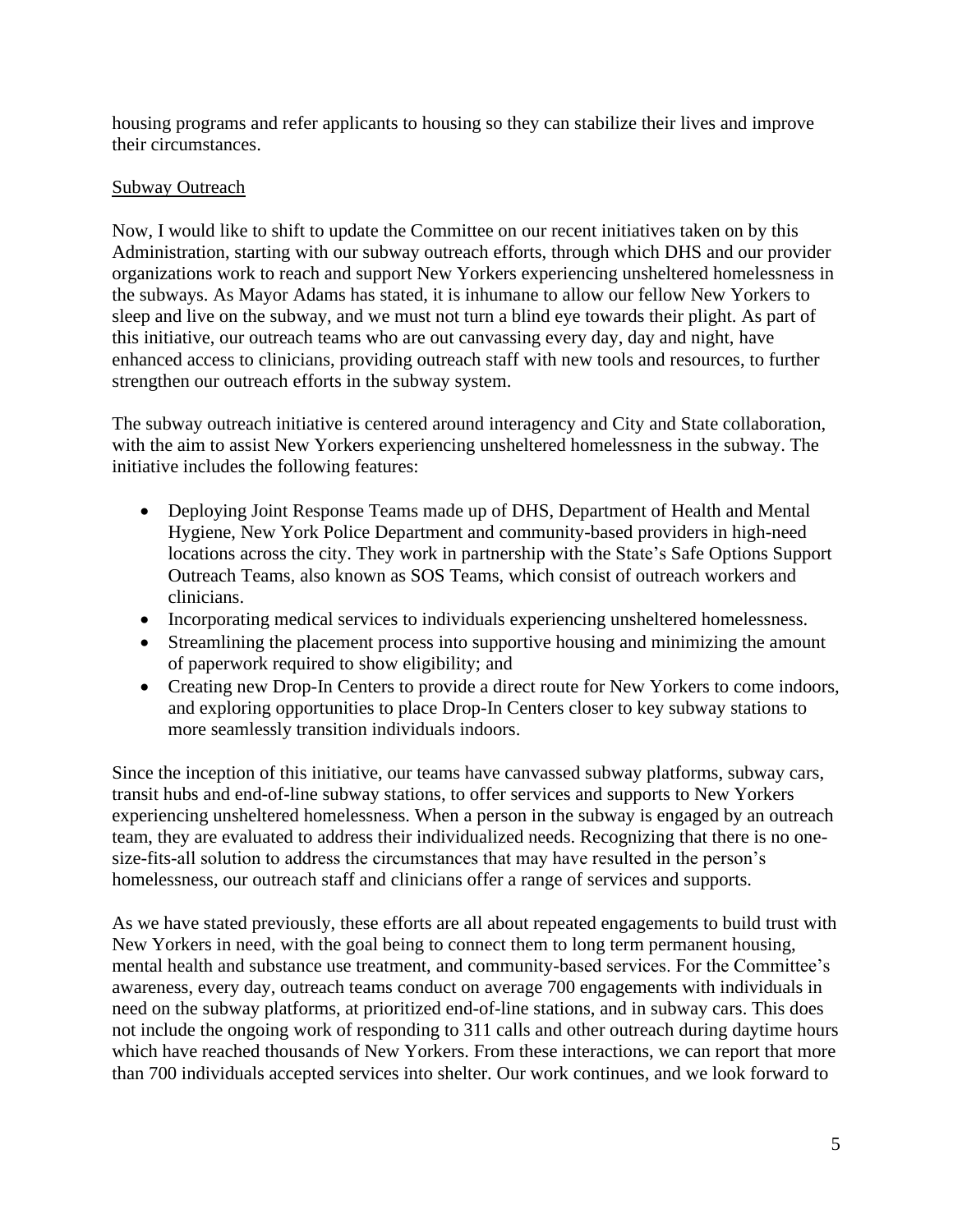collaborating with our partners in and outside of government to help New Yorkers in need in our city's subways.

### Street Outreach Initiatives

This Administration is redoubling its efforts to serve and support New Yorkers experiencing unsheltered homelessness. The Mayor's recent initiatives are focused on encouraging vulnerable New Yorkers to come in off the streets and subways and into safer settings. Additionally, this work is reinforced by this Administration's commitment to aggressively expand our low-barrier resources such as Safe Havens and stabilization beds which are dedicated to serving this population, and provide the critical capacity needed to bring individuals indoors and closer to support services.

Regarding the City's latest interagency collaboration efforts to address encampments, the Mayor has been clear from the onset that we are not going to abandon our neighbors who are suffering, particularly when the City has the ability to help and improve their conditions. It is our moral obligation to use the resources we have to help our fellow New Yorkers who are experiencing unsheltered homelessness, and not just ignore our neighbors in need.

It is critical that we provide services for our vulnerable neighbors who need our help – and thanks to this initiative, our city will become more equitable for all. At every cleaning, DHS outreach teams are there on the ground to connect New Yorkers experiencing unsheltered homelessness with services and help facilitate the connection to provide shelter, food, and support. As the Mayor has stated, we will not be deterred from offering the help and services to our unsheltered neighbors that they deserve and are entitled to, all while ensuring that our public spaces remain clear and clean and available to all.

We also appreciate the Committee Chair's recent acknowledgement about the effectiveness of our low barrier programs such as Safe Havens and stabilization beds, which are specifically tailored for unsheltered individuals who may be resistant to accepting services, or who may not be best served by other services, including traditional transitional housing settings. That is why, as of today, we have approximately 3,000 specialized beds dedicated to serving the unique needs of New Yorkers experiencing unsheltered homelessness. And as mentioned earlier, with the historical investments we are making, including funding for around 1,400 low barrier beds, which would bring the total of these beds to over 4,000, opening up more opportunities for our vulnerable neighbors to access our services and get the support they need and deserve.

We also want to take this opportunity to highlight the various shelter models used by DHS and our partners to support New Yorkers in need. All our facilities, from dormitory shelters to Safe Havens, maintain strict protocols to ensure the safety of our clients. Our staff and providers receive the necessary training, some of which we have worked with the City Council to craft, to ensure they have the tools and knowledge to address any safety concerns and de-escalate matters in a professional manner. Specifically looking at our dormitory settings and safety, all of our shelter sites have 24/7 security, we have cleared more than 90% of violations and have added tens of millions of dollars annually for programming for our clients to participate in.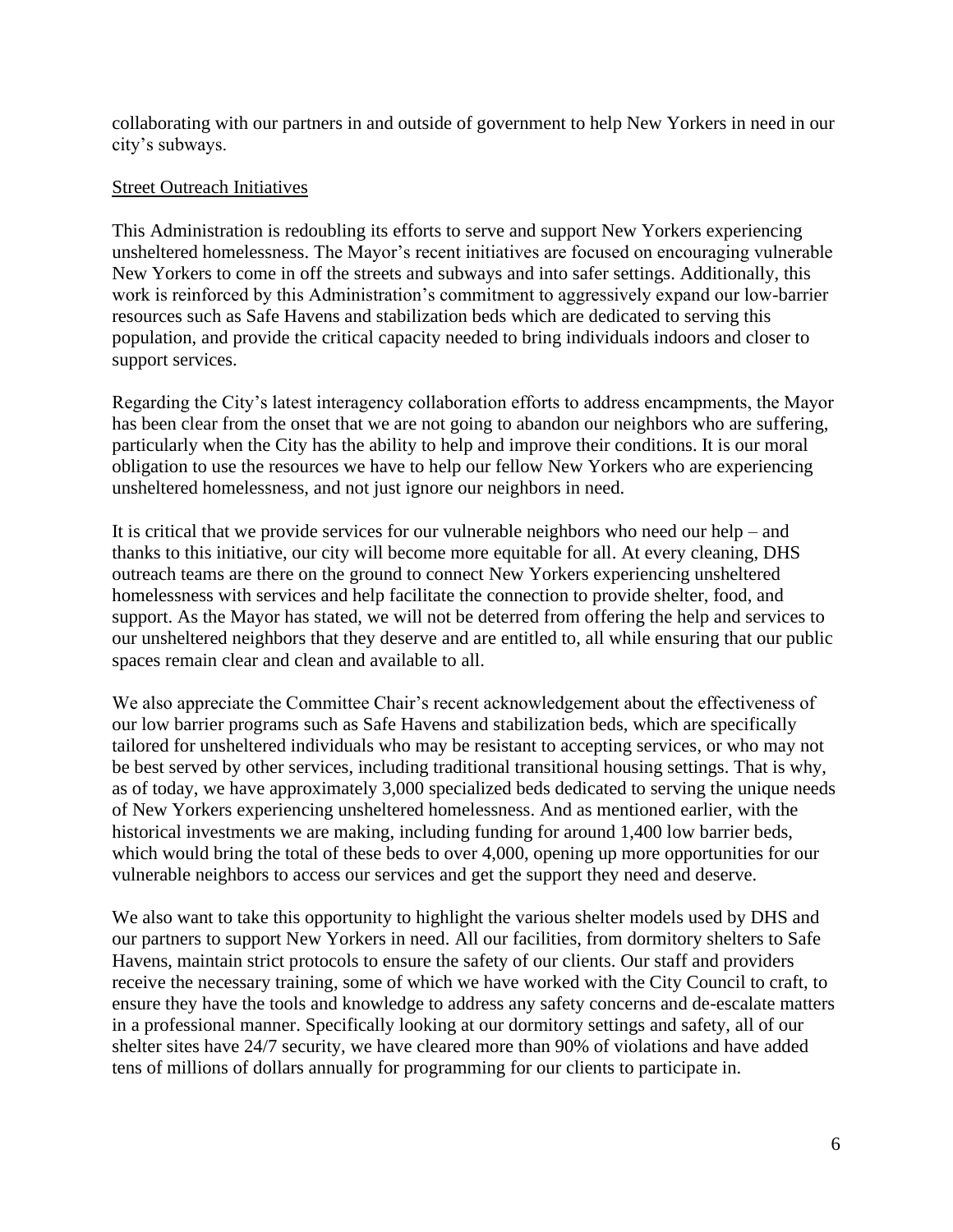# Legislation:

Moving on to legislation, the bills being heard today present several ideas that we are reviewing. As we continue these discussions, we encourage the Committee to consider the fiscal and staffing resources that would be necessary to carry out these proposals, and the impact on our agencies' programming.

Introduction 212 proposes to update Local Law 37 of 2011, which requires a monthly report on emergency housing assistance usage and require a cover page listing the total number of all individuals utilizing emergency housing. We look forward to discussing this proposal further with the bill's sponsor to ensure we present an accurate view of clients in DHS shelter and other emergency shelters, while at the same time ensuring reporting does not duplicate pre-existing requirements.

Introduction 211 would require reporting on exits from City-administered facilities and the financing, starts and completions of permanent housing meant for individuals exiting these facilities. This bill presents similar challenges as Introduction 212. We want to ensure the reporting required by this bill is not onerous or repetitive of existing requirements, and we look forward to working with the sponsor to understand the intent.

Lastly, today's preconsidered introduction proposes that the Department of Homeless Services and Human Resources Administration track and report data on rental assistance programs. We are reviewing the legislation and we look forward to discussing and clarifying the information being requested in this proposal, with the goal being to ensure the data's accuracy and efficiency. Based on an initial review, as currently drafted, the bill would pose a substantial administrative burden on the agency, as it requires resource intensive data collection and seeks information that is anticipated to be untraceable.

## Closing

As we close our testimony today, I want to briefly summarize our key takeaways on how the Adams Administration is working to address unsheltered homelessness across our city:

- Homelessness is a decades-long challenge that has persisted due to many factors, from stagnating wages and a lack of affordable housing, and the Adams Administration is laser-focused on connecting unsheltered New Yorkers to the services they need to get back on their feet;
- Every New Yorker and elected official shares the responsibility of proactively helping unsheltered New Yorkers; from taking a few minutes to contact 311 to help us identify an unsheltered neighbor, to helping us find and site shelter facilities across the five boroughs;
- Our outreach teams are out in the field, 24 hours a day, 7 days a week and 365 days a year supporting New Yorkers experiencing unsheltered homelessness, in our streets and subways, and we are not leaving any stone unturned in our efforts to bring them indoors with the care and compassion they deserve.